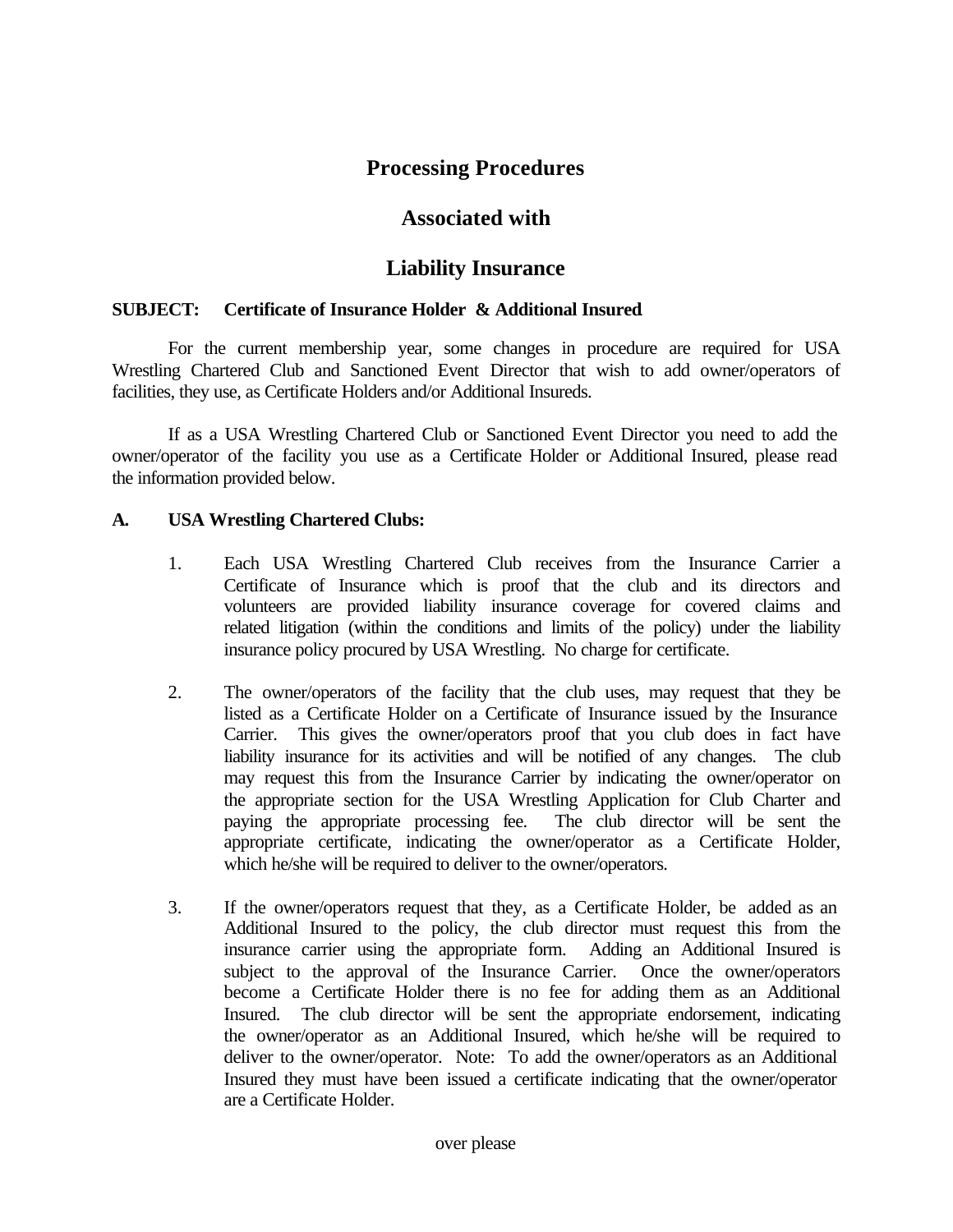#### **B. Sanctioned Events**

- 1. Each USA Wrestling Sanctioned Event Director receives from the Insurance Carrier a Certificate of Insurance, which is proof that the event and its directors and volunteers are provided liability insurance coverage for covered claims and related litigation (within the conditions and limits of the policy) under liability insurance policy procured by USA Wrestling. No charge for certificate.
- 2. The owner/operators of the facility in which the event is hosted, if listed appropriately on the Application for Sanction of Event, is automatically listed as a Certificate Holder on a Certificate of Insurance issued by the Insurance Carrier. The event director will be sent the appropriate certificate, which he/she will be required to deliver to the owner/operator, if necessary. If the owner/operator is listed as a Certificate Holder, this provides the owner/operator proof that the event is sanctioned and has liability insurance coverage under the terms and conditions of the policy for dates specified. This is all included in the Event Sanction fee.
- 3. If the owner/operator request that they, as a Certificate Holder, be added as an Additional Insured to the policy, the event director must request this from the Insurance Carrier using the appropriate form. Adding an Additional Insured is subject to the approval of the Insurance Carrier. There is no fee for adding the owner/operator, once they are a Certificate Holder, as an Additional Insured.

Applications for Club Charters, Applications for Sanction of Event and Applications for Adding Additional Insureds should all be forward to your State Chairperson or Membership Director.

Forms for making application to the Insurance Carrier for Adding an Additional Insured are enclosed or are available from the National Headquarters' State Services Department.

The above information provides instructions for adding owner/operator as Certificate Holders and Additional Insureds. No part of these instructions are to be deemed USA Wrestling policy or part of the insurance policy, no do they replace any conditions or terms of the policy. These instructions are subject to change if in any way they are found to conflict with the terms or conditions of the actual insurance policy.